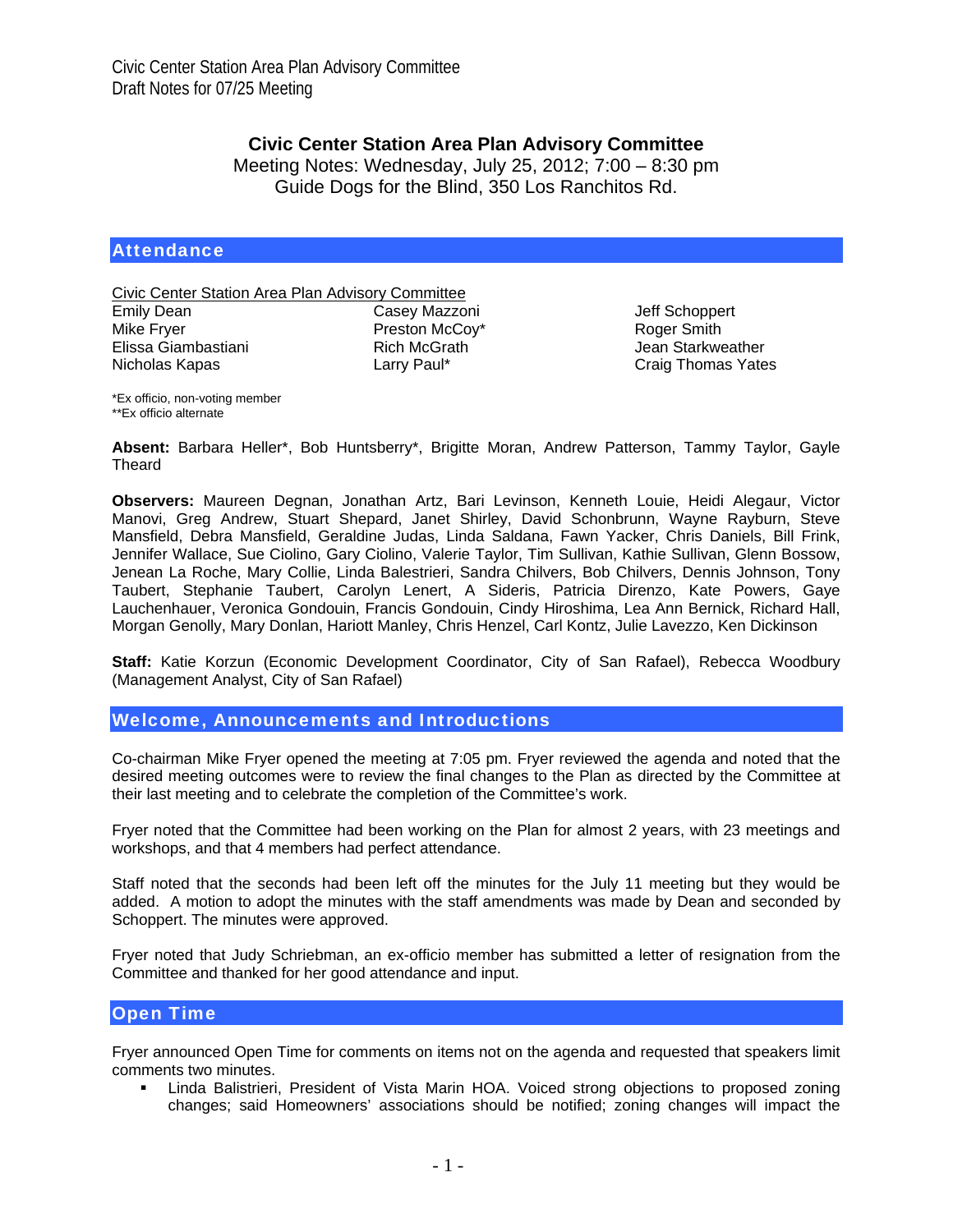> architectural integrity of their neighborhood. She stated desires for wetlands protection, protection against noise generated by the construction of high density housing, and the construction and operation of SMART, and believes property values of Vista Marin will decrease if high density residential allowed.

- Richard Hall, past president of Vista Marin HOA. Before any additional residential zoning occurs, as is being considered, the Freitas freeway interchange would need to be updated as it is already the number one most dangerous intersection in Marin according to Caltrans. He was surprised at high density housing proposed. Civic Center should have charged parking in order to encourage county employees to use the train and not place any further strain on parking; employers should provide bus and shuttle service to allow employees to get to station.
- Jenean La Roche. There was public outcry last time a multi-story public safety building was proposed for the dog park at the Civic Center area, and it was moved to another location; Plan description of a "vibrant, mixed-use liveable area supported by a mix of transit opportunities" is not what people want in their neighborhood; this is a residential area with a beautiful landscape; the lack of density is what Marin wants; opposes recommendation for multi-story, high density residential.
- Lea Ann Bernick, Vista Marin resident. Vista Marin is a private gated community without a gate; the proposals in the Plan do not preserve the character of their neighborhood; wants low density as high density will have an adverse impact; remove 5 story proposal from east side of freeway; the reason for position is that too many people and housing will cause congestion, it will reduce their housing value, the provision of SMART parking will attract more cars to the area and the provision of amenities referenced in the Plan should be closer to the existing amenities and services at the mall.
- Harriet Manley, Vista Marin resident. Clapper rails are her passion and they are not on the list of protected species in SMART EIR and the impacts to them are not mitigated. Therefore the SMART EIR cannot be relied upon for this development.
- Glenn Bossow, Vista Marin resident. 101 access is bad; traffic during the Marin County fair and Civic Center events is bad and will be exacerbated by high density housing; maintain the integrity of single family housing by allowing nothing but 2-story residential east of the freeway.
- Sandy Chilvers, Vista Marin resident. 4 to 5 stories on Civic Center Drive will be a profound change to the area; will change the suburban environment to an urban environment. Vista Marin is impacted by parking during the Marin County Fair and must retain security to keep people out of the neighborhood and from blocking their driveways.
- Janet Shirley, San Rafael Meadows resident. SR Meadows petition has collected 140 signatures so far and is not complete yet. They will be some of the people most impacted by the Plan. The petition includes: Limit development on storage lots and Marin Ventures to 3 stories, limit Dandy Market to 1 story, limit Casa Marin to 2 stories, do not allow height increases as concessions for affordable housing, parcels on Merrydale and Redwood should provide SMART parking, no vehicular crossing at Walter Place or Merrydale Road. They want to maintain the character of the neighborhood.
- Bob Chilvers, San Rafael Meadows resident. How many units are proposed in the Plan? SMART train is supposed to take cars off the freeway, high density housing will add cars, block views, and decrease property values.
- Greg Andrew, San Rafael Meadows resident. The comment analysis presented at the last meeting had 40 of the 72 comments noted as "no change" or "comment noted" responses from staff. He was disappointed by that.
- Jonathan Artz, Vista Marin resident. Opposes height/density increases on east side of freeway because of pollution and congestion; there will be health issues for runners and people walking their dogs.
- Carolyn Lenert, North San Rafael Coalition. It is well known that high density housing units use more water than single family units. The City cannot zone for high density until it is known where the water will come from for these units.
- David Schonbrunn, TRANSDEF. The Plan takes a regional focus with regard to planning; people complained when Vista Marin was proposed and now the Vista Marin is protesting the next development; strongly supports Committee's work.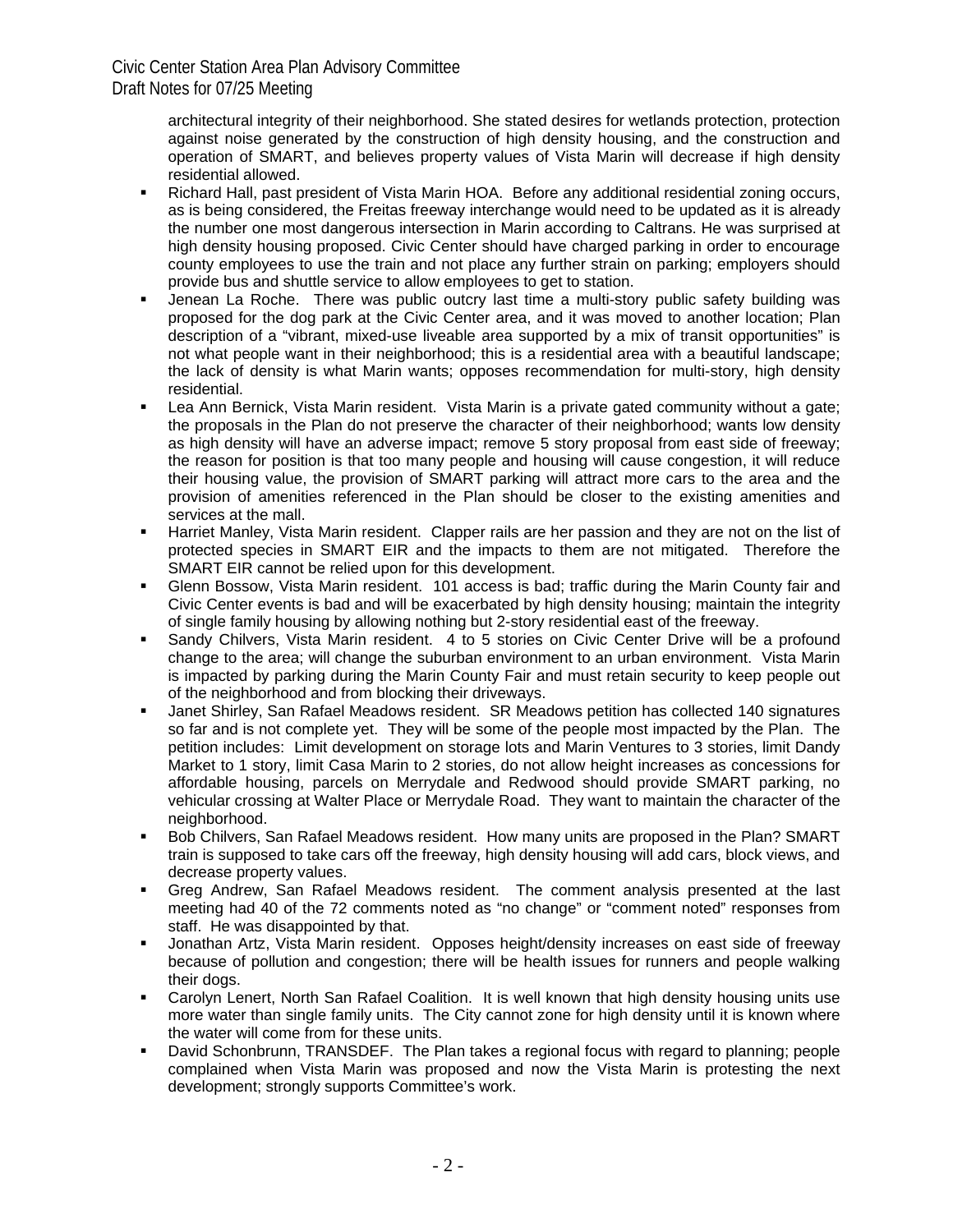- Julie Lavezzo. Wants to align the feel of the area with the environment; has no confidence with the follow through for intentions or design guidelines; Committee should uphold the vision of Frank Lloyd Wright for the area and Marin; maintain feel of the area; public comments are not reflected in the Plan; high standards for development are important.
- Bari Levinson, Vista Marin resident. Needs to sleep in the morning and is concerned with the noise generated by the train. Knows the Committee does not deal with that issue, but a Quiet Zone is essential.
- Wayne Rayburn, San Rafael Meadows. The Plan takes revenue into concern more than the public comments; high density housing means more revenue to the City and there is more interest in money than concern for residents.

## Review Final Plan

Fryer asked for the staff presentation on Agenda item III, the Final Plan Review. Staff member Katie Korzun gave a presentation about the split decision on height from the July 11 meeting. The committee had directed staff to include both alternatives in the Recommended Plan and to indicate that the decision was almost evenly split. In response to this direction, staff placed the following text box in four areas in the Recommended Plan noting the decision, and included the two Alternatives as Figures 18 A and B.

The Committee reached consensus on the Draft plan to include the italicized text above. After hearing the public comments on the draft, the Committee was not ale to reach consensus on heights for the redwood Highway frontage, the Marin Ventures site, or either storage lot parcel, and were evenly divided between a No Change Alternative and a Four-Story Alternative.

Korzun stated that the various pages where the insert was made had been distributed to the Committee.

The Parking Section was completely reorganized to reflect the Committee's decision to emphasize their concern that SMART parking not impact existing neighborhoods, and Korzun referred the Committee to the online version of the Plan to see the changes. Korzun also explained that the other changes made at the last meeting had been incorporated throughout the document.

Co-chair Fryer asked for public comment.

Public Comment:

- Opposes 4 or 5 story building heights
- Objects to any expanded parking near the train station; the train is supposed to remove cars from the roadways
- **There is already too much traffic in the area now**
- **High density housing will impact the neighborhoods**
- **The Plan applies urban standards to a non-urban area**
- What happens with the split decision language at the City Council meeting?
- No one is asking for tall buildings; people want 3-story buildings or less
- **•** Opposes height changes on the east side; development should be confined to the other areas

Kapas made a motion to incorporate the requests of the petition in the Plan. Starkweather seconded the motion.

Fryer said it would be better to include the petition with the staff report to Council. Giambastiani disagreed with incorporating the petition. Dean said the petition issues were considered at the last meeting, were debated intensively and the Committee arrived at the split decision. She noted that SMART was providing parking and the Plan tried to insure that parking would not go into neighborhoods. She also noted that the Plan already includes statement on no vehicular crossing at Walter Place and Merrydale. She doesn't agree with incorporating the petition into the Plan. Smith asked how they would be incorporated. Kapas said staff could incorporate them into the text.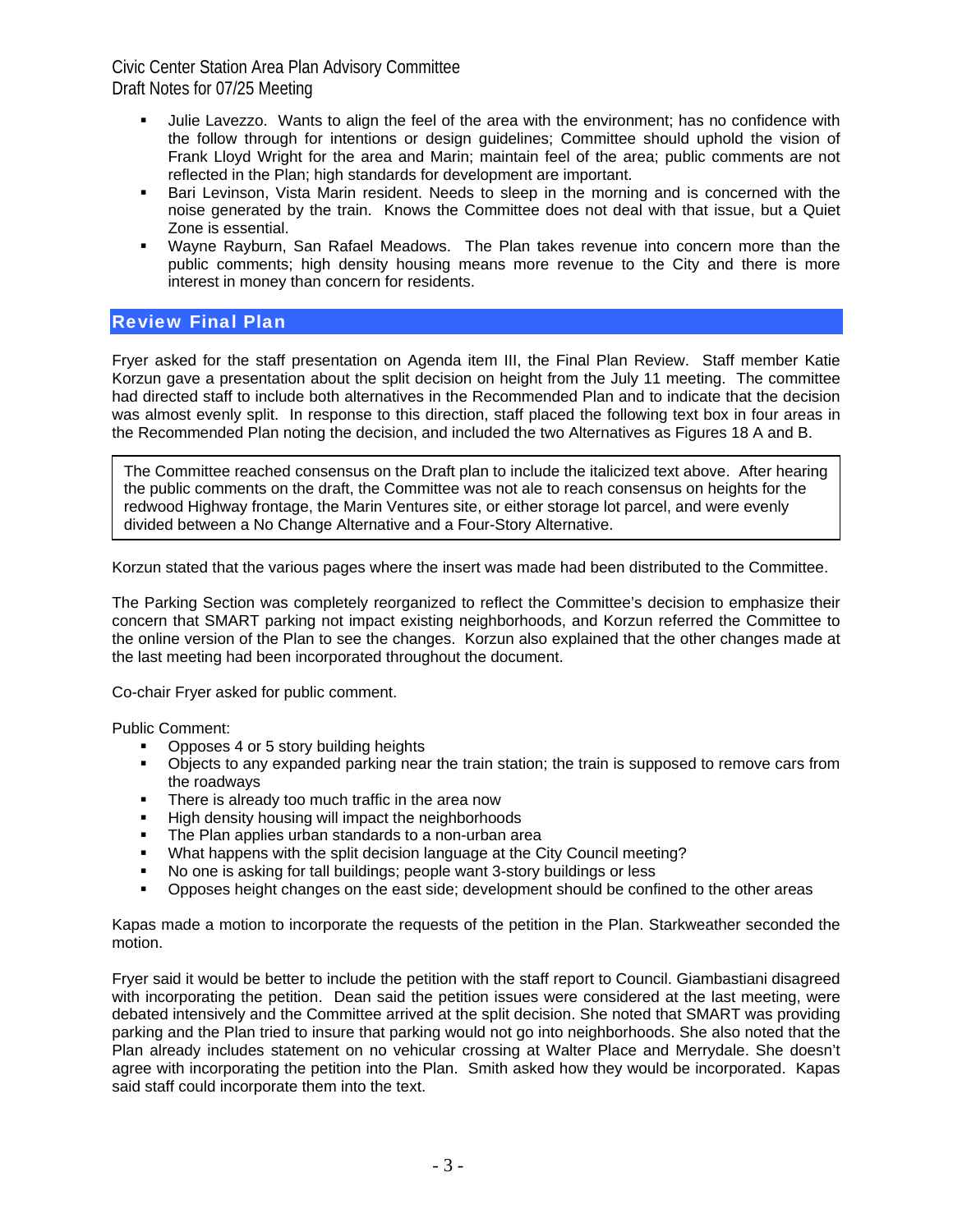Starkweather said she thought Kapas meant that the petition would be reflected in the minutes and the minutes attached to the staff report. Kapas asked to revise his motion to mean that the petition be reflected in the minutes and attached to the staff report.

Schoppert said the petition will be part of the public record and the Council be made aware of it regardless of committee action. Smith said there was no harm in the committee asking the petition be attached to the staff report. Korzun said it would be normal staff procedure for the staff report to include the petition and address the petition's concerns.

Vote: 8-1; approved.

Schoppert made a motion that the committee present to the City Council for its consideration and acceptance the recommended plan as submitted to the committee for approval at the July 25, 2012 meeting. Giambastiani seconded the motion.

Public Comment:

 The Committee should include in the motion that the City look at Comment # 35 on the Plan's parking recommendations and consider applying them citywide, especially with regards to providing certainty for affordable housing projects. The Committee should also include in the motion that conditions of project approval be used to require mitigation for traffic impacts of projects more than say 1000 ft from the station: create a fund for shuttles to the Station and to require commercial and multifamily building owners to contribute annually to the fund.

Vote: 10-0; approved

#### Next Steps

Korzun explained that the Plan was scheduled for consideration by Council at their August 20 meeting, but cautioned that the meeting date could change.

#### Public Comment

- Vista Marin neighborhood is signing a petition for quiet zones and opposing 5 story buildings. The petition has 34 signatures so far.
- **In Staff asking the Council to do something different than it originally planned in terms of** accepting the Plan?
- **•** Concerned about public health issues for cyclists and runners due to increased congestion. Requests that a public health assessment be done.
- Good intentions as regards parking are not good enough.
- What is the best way to submit public comments if unable to attend council meeting?

Dean encouraged residents to become involved earlier in then planning processes so the comments can be considered earlier.

Yates said he understood concerns about public safety, parking, and building heights.

Kapas thanked the public for participating and encouraged them to stay involved.

#### Meeting Evaluation

Giambastiani congratulated the four members with perfect attendance. Kapas thanked staff for their work over the past 2 years, especially Rebecca who was on staff for the entire process. Korzun thanked Committee on behalf of herself and Rebecca.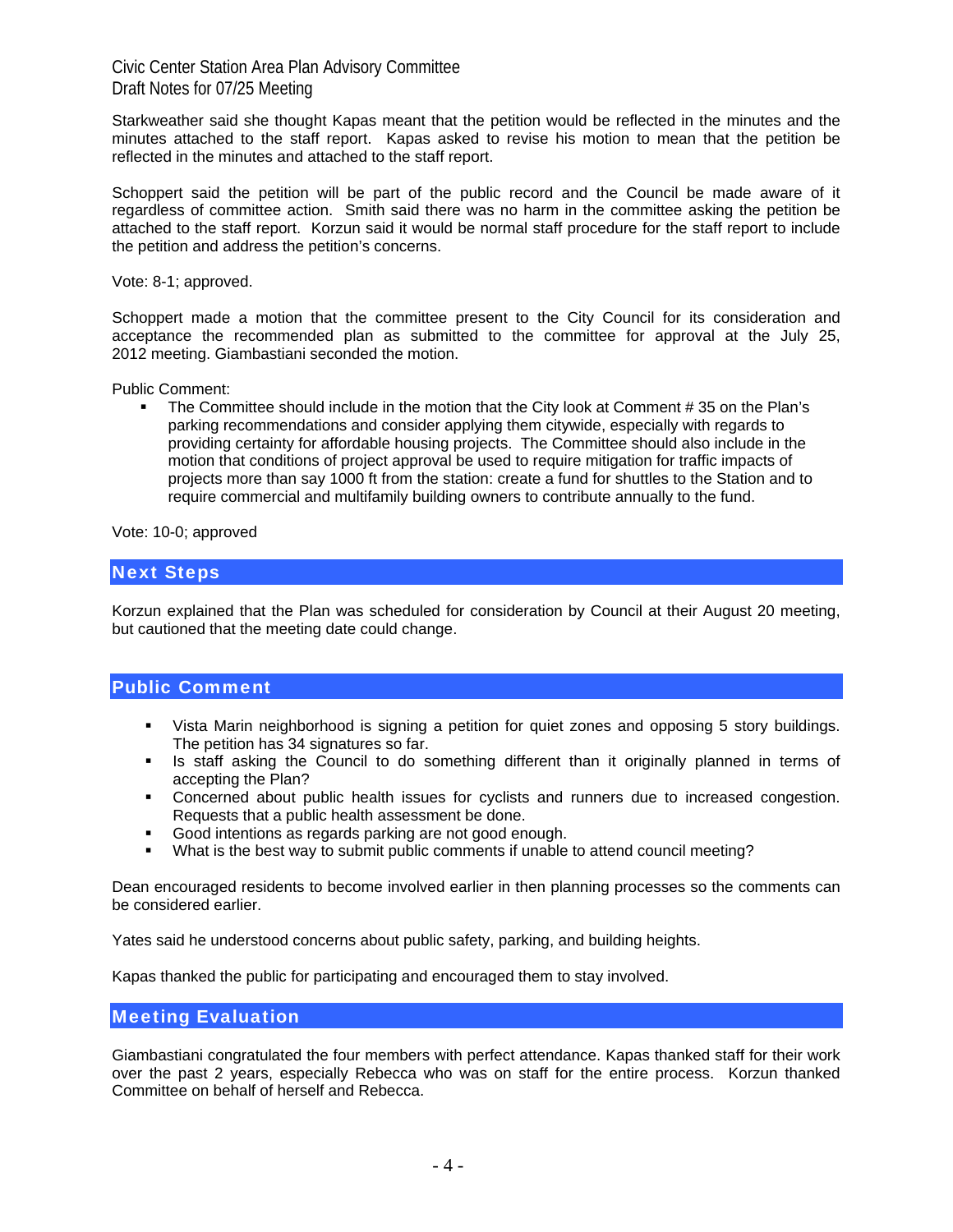# **Closing**

Fryer closed the meeting at 8:30 p.m.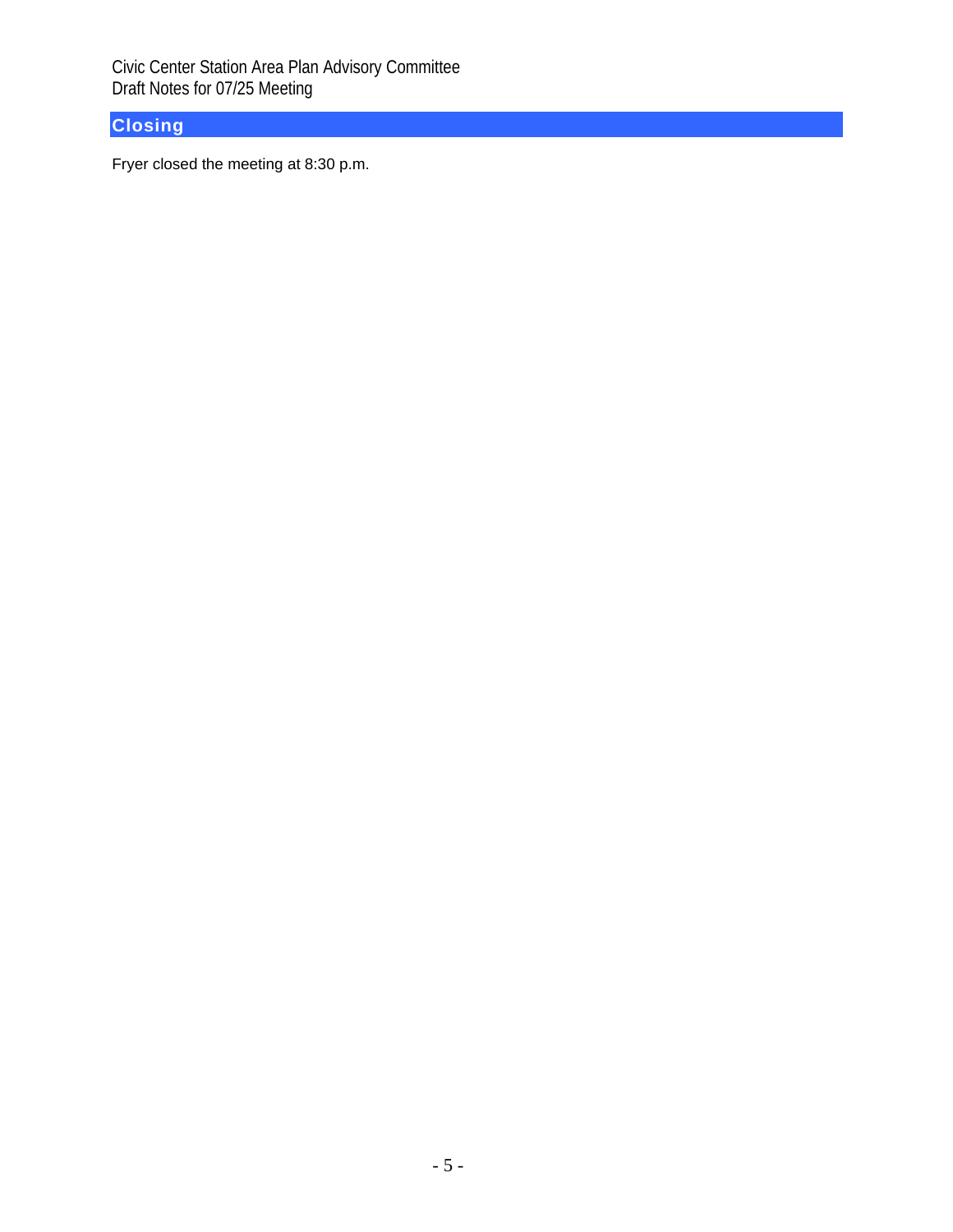#### Attendance

|                          | 2010      |   |                 |                                  |                                             | 2011     |                               |                         |        |          |          |         |           |                                     |   |               |           | 2012                        |   |                                       |   |          |
|--------------------------|-----------|---|-----------------|----------------------------------|---------------------------------------------|----------|-------------------------------|-------------------------|--------|----------|----------|---------|-----------|-------------------------------------|---|---------------|-----------|-----------------------------|---|---------------------------------------|---|----------|
|                          |           |   |                 | 9/22 10/13 10/16 11/10 12/8 1/12 |                                             | 2/9      | 3/9 4/13 5/11                 |                         |        |          |          |         |           | 6/8 7/13 8/10 10/12 11/9 12/14 1/11 |   |               |           | 2/8 3/14 4/11 5/9 7/11 7/25 |   |                                       |   |          |
| Damon Connolly* (CC)     | Е         |   | (tour-optional) |                                  | $\sqrt{}$ (Brockbank) (Brockbank) $\sqrt{}$ |          | $\overline{\text{(working)}}$ | $\sqrt{}$ (Brockbank) - |        |          |          | N       |           | (workshop)                          |   | - Reappointed |           |                             |   |                                       |   |          |
| <b>Emily Dean</b>        | V         |   | ٦               |                                  |                                             |          |                               |                         |        |          |          |         |           |                                     |   |               |           |                             |   |                                       |   |          |
| Michael Fryer            | $\sqrt{}$ | Е |                 |                                  |                                             |          |                               |                         |        |          |          |         |           |                                     | E |               |           |                             |   |                                       |   |          |
| Elissa Giambastiani      |           |   |                 |                                  |                                             |          |                               |                         |        |          |          |         |           |                                     |   |               |           |                             |   |                                       |   |          |
| Barbara Heller* (CC)     |           |   |                 |                                  |                                             |          |                               |                         |        |          |          |         |           |                                     |   | Appointed     |           |                             | Е |                                       | Е |          |
| Bob Huntsberry* (DRB)    |           |   |                 |                                  |                                             |          |                               |                         |        |          |          |         |           |                                     |   |               |           |                             |   |                                       |   |          |
| Nicholas Kapas           |           |   | V               |                                  |                                             |          |                               |                         |        |          |          |         |           |                                     |   |               |           |                             |   |                                       |   |          |
| Stanton Klose* (GGBPAC)  |           |   |                 |                                  |                                             |          |                               |                         | Е      | Resigned |          |         |           |                                     |   |               |           |                             |   |                                       |   |          |
| <b>Greg Knell</b>        | V         |   |                 |                                  |                                             |          |                               |                         |        |          |          |         |           |                                     | E |               | Resigned  |                             |   |                                       |   |          |
| <b>Klif Knoles</b>       |           |   |                 |                                  | Resigned                                    |          |                               |                         |        |          |          |         |           |                                     |   |               |           |                             |   |                                       |   |          |
| Marcus Lee               | Ε         |   |                 |                                  | E                                           |          | Е                             |                         |        |          |          |         | E         |                                     |   | Resigned      |           |                             |   |                                       |   |          |
| Preston McCoy* (BPAC)    | (Powers)  |   |                 |                                  |                                             |          |                               |                         |        |          | (Powers) |         | Е         |                                     |   |               |           |                             |   | $\sqrt{}$ (Powers) (Powers) $\sqrt{}$ |   |          |
| Casey Mazzoni            |           |   |                 |                                  | Appointed                                   | $\gamma$ |                               |                         |        | E        |          |         |           |                                     | Е |               |           |                             |   |                                       |   |          |
| <b>Rich McGrath</b>      |           |   |                 |                                  |                                             |          |                               |                         |        |          |          |         |           |                                     |   |               |           |                             |   |                                       |   |          |
| <b>Brigitte Moran</b>    |           | F |                 |                                  |                                             |          |                               |                         |        |          | E        |         | (Hussman) |                                     |   |               |           |                             |   |                                       |   |          |
| Larry Paul* (PC)         |           |   |                 |                                  |                                             |          |                               | Е                       | (Wise) |          |          |         |           |                                     |   |               |           |                             |   |                                       |   |          |
| Andrew Patterson         |           |   |                 |                                  |                                             |          |                               |                         |        |          |          |         | E         |                                     |   |               |           |                             |   |                                       |   |          |
| Jeff Schoppert           | V         | V | N               |                                  | $\mathcal{N}$                               | ٦        |                               |                         |        |          |          |         |           |                                     |   |               |           |                             |   |                                       |   |          |
| Judy Schriebman* (LGVSD) |           | E |                 |                                  |                                             |          |                               |                         |        |          |          | (Loder) |           |                                     | V |               |           |                             |   |                                       |   | Resigned |
| Roger Smith              |           |   |                 |                                  |                                             |          |                               |                         |        |          |          |         | E         |                                     | V |               |           |                             |   |                                       |   |          |
| Jean Starkweather        |           |   |                 |                                  |                                             |          |                               |                         |        |          |          | E       |           |                                     | E |               | $\sqrt{}$ |                             |   |                                       |   |          |
| <b>Tammy Taylor</b>      |           |   |                 |                                  |                                             |          |                               |                         |        |          |          |         |           |                                     |   |               |           |                             |   |                                       |   | Е        |
| Gayle Theard             |           |   |                 |                                  |                                             |          |                               |                         |        |          |          |         | E         |                                     |   |               |           |                             |   |                                       |   |          |
| Craig Thomas Yates       | V         |   |                 | F                                |                                             |          |                               |                         |        |          |          |         |           |                                     |   |               |           |                             |   |                                       |   |          |

\*Ex officio, non-voting member

E: excused

BPAC: Bicycle/Pedestrian Advisory Committee

CC: City Council DRB: Design Review Board LGVSD: Las Gallinas Valley Sanitation District PC: Planning Commission GGBPAC: Golden Gate Bicycle Pedestrian Committee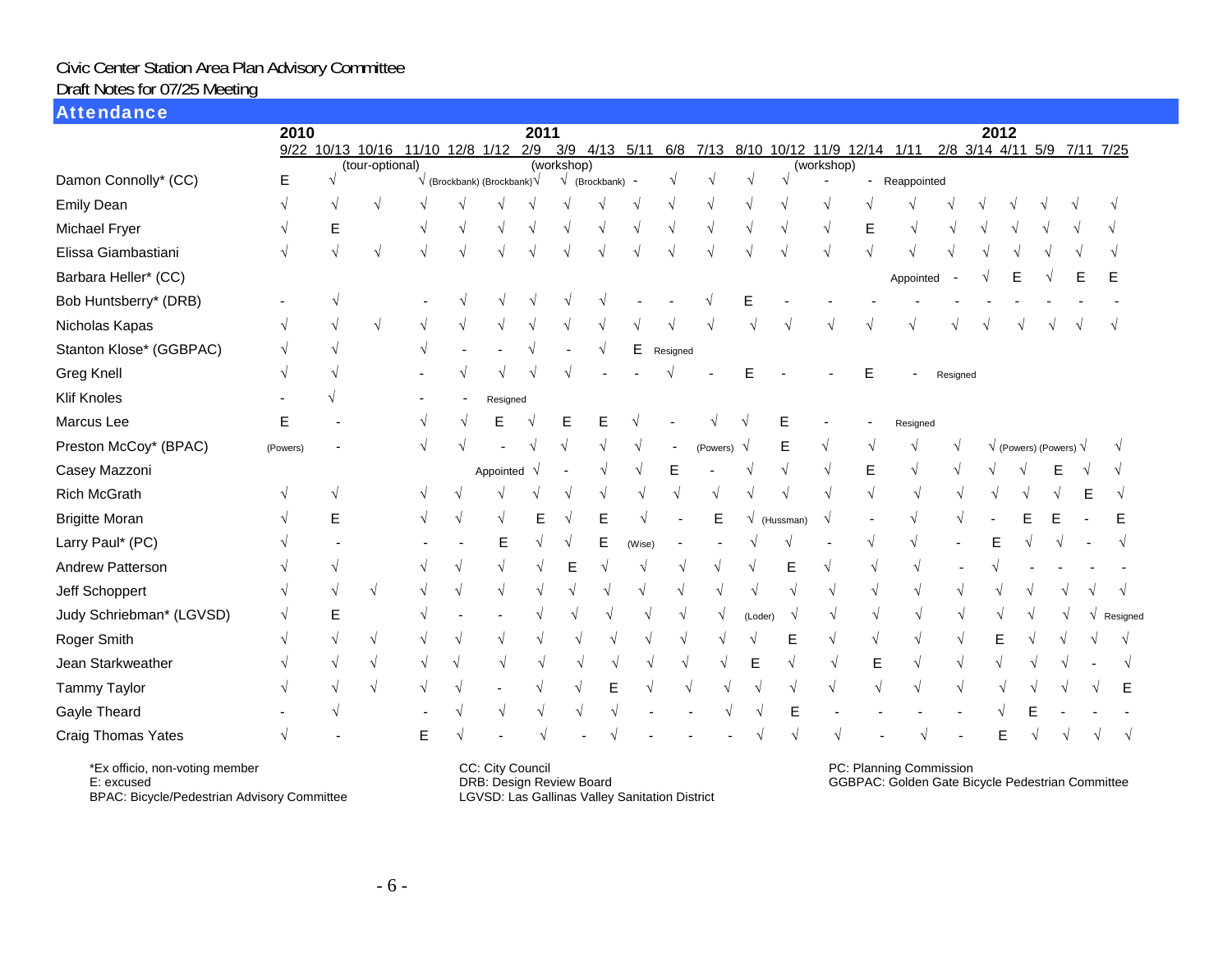I present to your Committee as a private homeowner living very near your proposed site for development.

Vista Marin is a private community, a gated community without a gate. We bought our homes because of the value we all share for tranquil, uncongested living that is so apparent in our area, including the beautiful wetlands, hillsides and views, that we so enjoy. So strong was that regard of the developers and purchasers, that the 55 acres of what is noted on your maps as either "park" or "open space" is indeed private land owned by Vista Marin homeowners- to never be developed as was the legal agreement at it's purchase.

In reading many versions of your reports and final recommendations, you have authored a strong sense of commitment to and I quote, " preserve the existing character of the area, and in addition, "these neighborhoods should be protected from adverse impacts of new development". Your current proposals-as written in your report I do not believe protect us from adverse effects, and this is why we are here. Before I mention those, I want to be clear in communicating that I am not in opposition of the proposed plan in it's entirety. The map called FIGURE 18A with the removal of the blue sections of proposed housing on Civic Center Drive near our community and off McGinnis parkway adjacent to our community are what I oppose. The reasons being:

- 1) Congestion too many people and too many cars --which is not why we live here and would drastically change the peace and quiet that we have known for over 12 years.
- 2) Reduction in housing values a high density congested area will negatively impact what draws buyers to our homes - an open, peaceful and quiet private community without traffic or people congestion.
- 3) Parking bringing more cars and their Co2 emissions into our community negatively impacts our health, our environment, and the wetland habitat ecosystem.
- 4) Amenities new housing should be located close to consumer amenities -which is not on the east side of the freeway—but rather on the purple area outlined on the aforementioned map. Your report references that current market demand does not support additional retail in the area.

Thank you for your serious consideration to our concerns.

Submitted to the City of San Rafael: July 25, 2012 by

XULLER MORE CONTROLLER<br>Inn Bernick/homeowner from impact area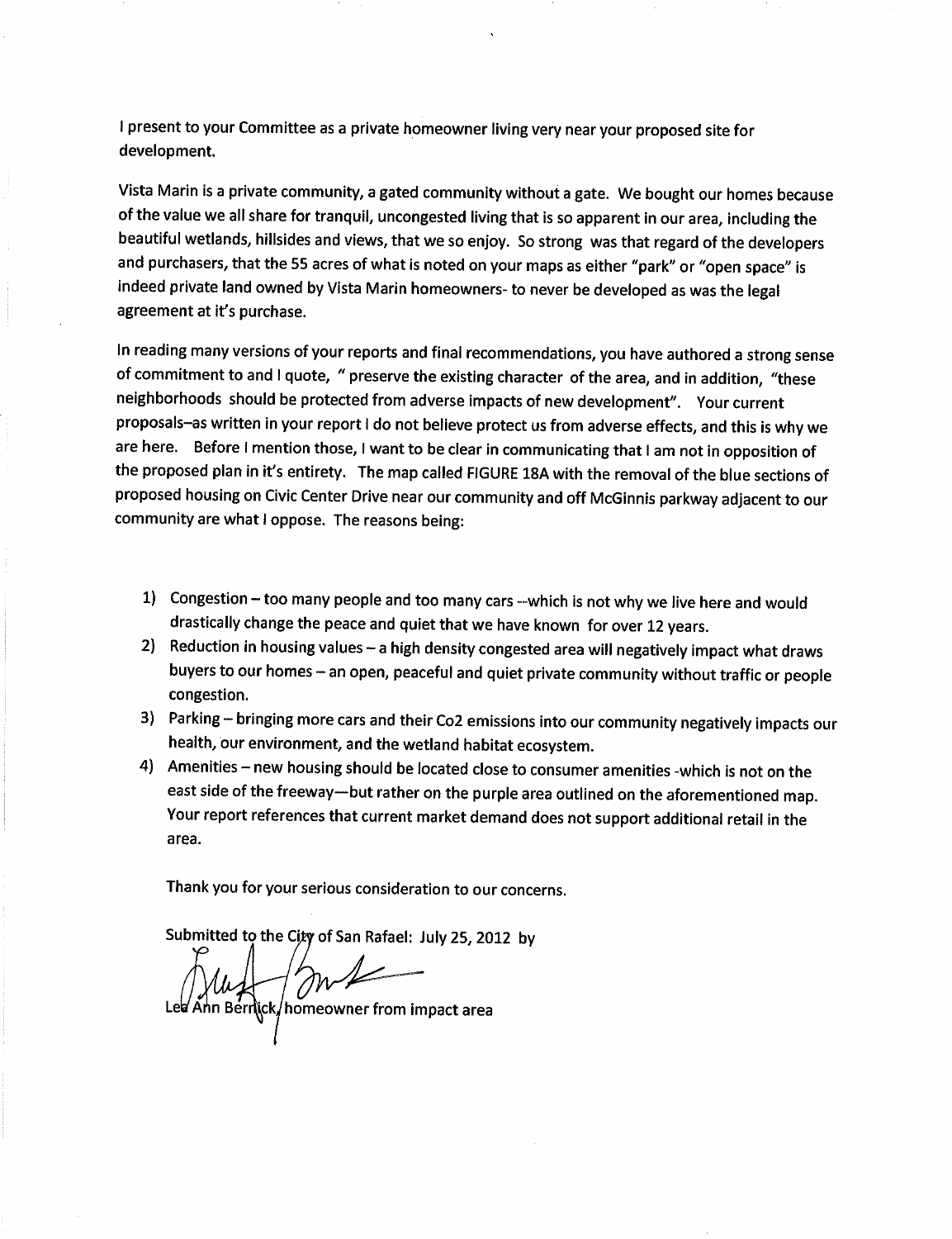#### July 25, 2012

To: SMART Train Advisory Committee/Civic Center Station Re: Recommended Plan

**Dear Committee Members:** 

As a voting resident in North San Rafael, I am thankful that our laws allow for things like "Advisory Committees" and citizen input. I know how much time it takes to come to consensus on complicated issues with major impacts, and I appreciate the efforts of those who have come up with the current Recommended Plan.

That said, it is extremely unfortunate that this plan does not take into consideration the concerns of people like me, who live right next to the proposed Civic Center station and the future SMART train tracks.

Specifically, I'd like to address environmental impacts along the federally designated wetland area bordering North Gallinas Creek. As you know, the tracks run parallel to this wetland. Proposals to upgrade and alter the current rails will significantly impact this area. Wetlands in this region have been designated as critical habitat for the federally endangered California clapper rail, an wetland species that requires special consideration and protection under federal law. It's ironic that the clapper rail does not even appear on the animal species list created for this project (attached here). I heard one there last night.

This wetland is going to be impacted and changed forever. Your current recommendations to "celebrate natural resources" along the SMART train corridor and at the Civic Center station don't do enough to ensure that the existing habitat and its native (endangered) species are not impacted, especially when those species aren't adequately identified. This is not acceptable, and is deeply troubling as the project moves forward. What are facts are being ignored or glanced over in the name of "progress"?

Thank you very much for your time.

Harriot Manley, Registered Voter 47 Vista Marin Drive San Rafael CA 94903 415.472.2116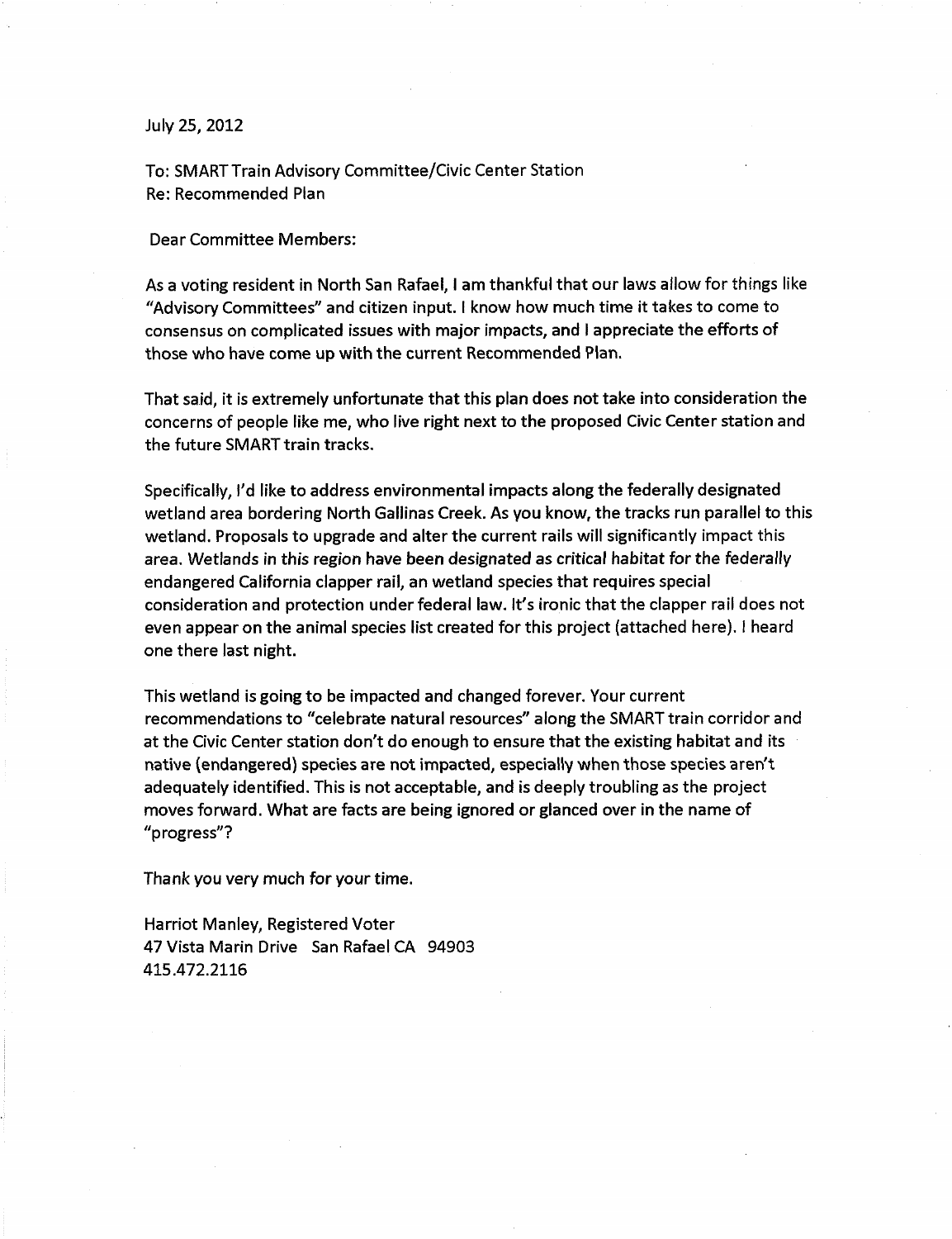

#### WILDLIFE SPECIES OBSERVED IN THE PROJECT CORRIDOR

| <b>SCIENTIFIC NAME</b>    | <b>COMMON NAME</b>        | <b>TYPE OF DETECTION*</b> |
|---------------------------|---------------------------|---------------------------|
| <b>Amphibians</b>         |                           |                           |
| Hyla regilla              | Pacific tree frog         | O                         |
| Rana catesbeiana          | <b>Bullfrog</b>           | O                         |
| <b>Reptiles</b>           |                           |                           |
| Clemmys marmorata         | Western pond turtle       | O                         |
| Sceloporus occidentalis   | Western fence lizard      | o                         |
| Diadophis punctatus       | Ringneck snake            | O                         |
| Pituophis melanoleucus    | Gopher snake              | o                         |
| <b>Birds</b>              |                           |                           |
| Pelecanus erythrorhynchos | American white pelican    | o                         |
| Phalacrocorax auritus     | Double-crested cormorant  | O                         |
| Ardea herodias            | Great blue heron          | O                         |
| Ardea alba                | Great egret               | O, N                      |
| Egretta thula             | Snowy egret               | 0, N                      |
| Nycticorax nycticorax     | Black-crowned night heron | O                         |
| Cathartes aura            | Turkey vulture            | O                         |
| Branta canadensis         | Canada goose              | O                         |
| Cygnus olor               | Mute swan                 | о                         |
| Aix sponsa                | Wood duck                 | O                         |
| Anas americana            | American wigeon           | O                         |
| Anas platyrhynchos        | Mallard                   | O                         |
| Anas cyanoptera           | Cinnamon teal             | O                         |
| Anas clypeata             | Northern shoveler         | о                         |
| Circus cyaneus            | Northern harrier          | O                         |
| <b>Buteo jamaicensis</b>  | Red-tailed hawk           | O                         |
| Falco sparverius          | American kestrel          | o                         |
| Phasianus colchicus       | Ring-necked pheasant      | о                         |
| Meleagris gallopavo       | Wild turkey               | F                         |
| Callipepla californica    | California quail          | O, V                      |
| Charadrius vociferus      | Killdeer                  | O, V                      |
| Himantopus mexicanus      | Black-necked stilt        | o                         |
| Recurvirostra americana   | American avocet           | O                         |
| Limnodromus sp.           | Dowitcher                 | o                         |
| Sterna forsteri           | Forster's tern            | O                         |

\* Type of detection: B = burrow, C = carcass, F = feathers, N = Nest, O = visual observation, S = scat/ guano, T = tracks, V = vocal detection (i.e., call, song)

Sonoma-Marin Area Rail Transit